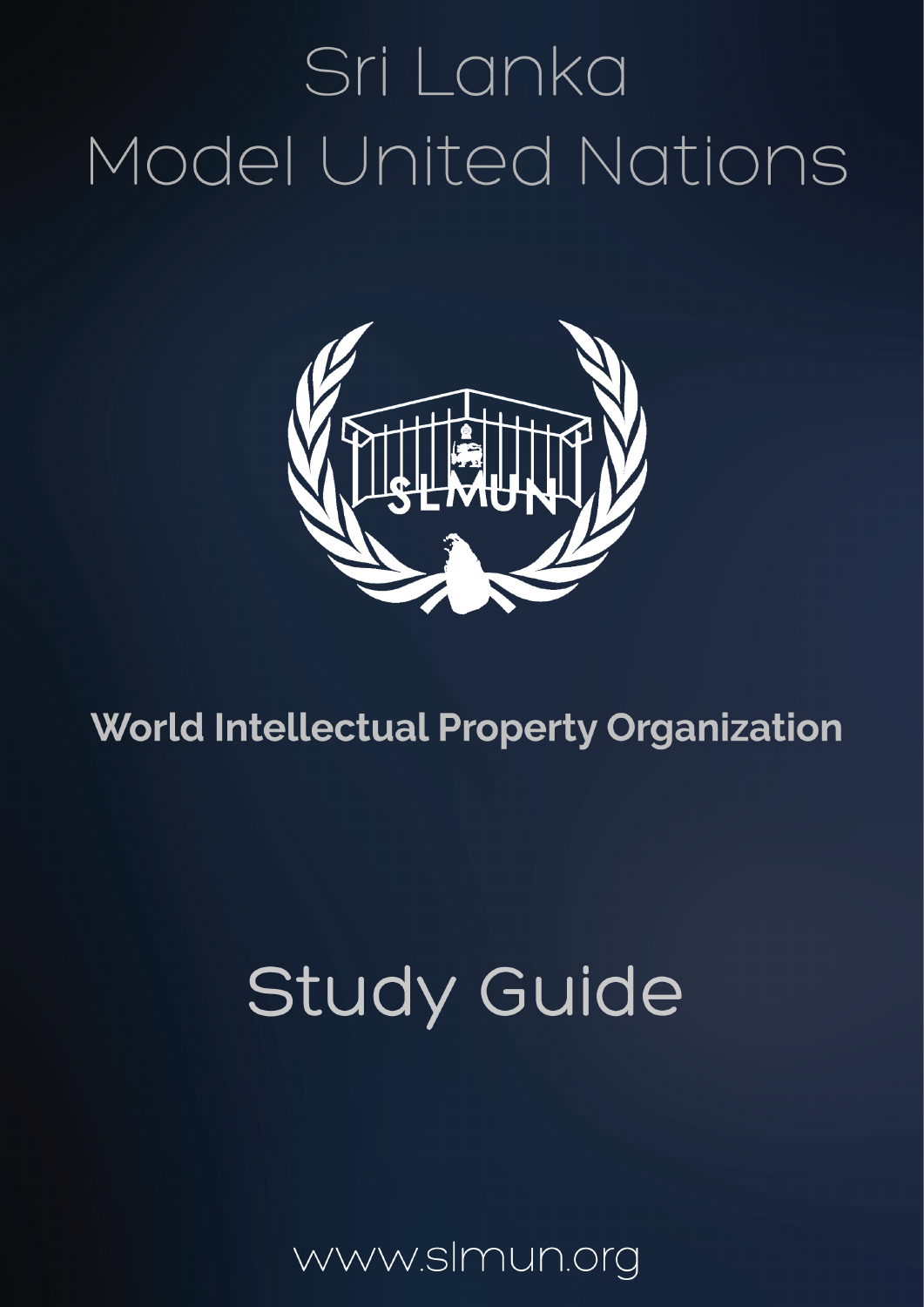#### WORLD INTELLECTUAL PROPERTY ORGANIZATION

Intellectual property, very broadly, means the legal rights which result from intellectual activity in the industrial, scientific, literary, and artistic fields. Countries have laws to protect intellectual property for two main reasons. One is to give statutory expression to the moral and economic rights of creators in their creations and the rights of the public in access to those creations. The second is to promote, as a deliberate act of Government policy, creativity and the dissemination and application of its results and to encourage fair trading which would contribute to economic and social development.

WIPO or World Intellectual Property Organization is the global forum for intellectual property services, policy, information and cooperation. Its mission is to promote innovation and creativity for the economic, social and cultural development of all countries, through a balanced and effective international intellectual property system.

The Convention Establishing the World Intellectual Property Organization (WIPO), concluded in Stockholm on July 14, 1967 (Article 2(viii)) provides that "intellectual property shall include rights relating to:

- literary, artistic and scientific works,
- performances of performing artists, phonograms and broadcasts,
- inventions in all fields of human endeavor,
- scientific discoveries,
- industrial designs,
- trademarks, service marks and commercial names and designations,
- protection against unfair competition,

and all other rights resulting from intellectual activity in the industrial, scientific, literary or artistic fields."

The mandate, governing bodies and procedures of this specialized committee are set out in the WIPO Convention which established WIPO in 1976. It comprises of 191 member states which approve the committees strategic direction and activities.

#### **THE AGENDA**

**Conference Topic**: Discussing the current challenges faced in the field of IP and software patent protection in the digital environment.

**Practice Debate Topic:** Addressing counterfeiting and piracy issues.

CONFERENCE TOPIC: DISCUSSING THE CURRENT CHALLENGES FACED IN THE FIELD OF IP AND SOFTWARE PATENT PROTECTION IN THE DIGITAL ENVIRONMENT 

**BACKGROUND**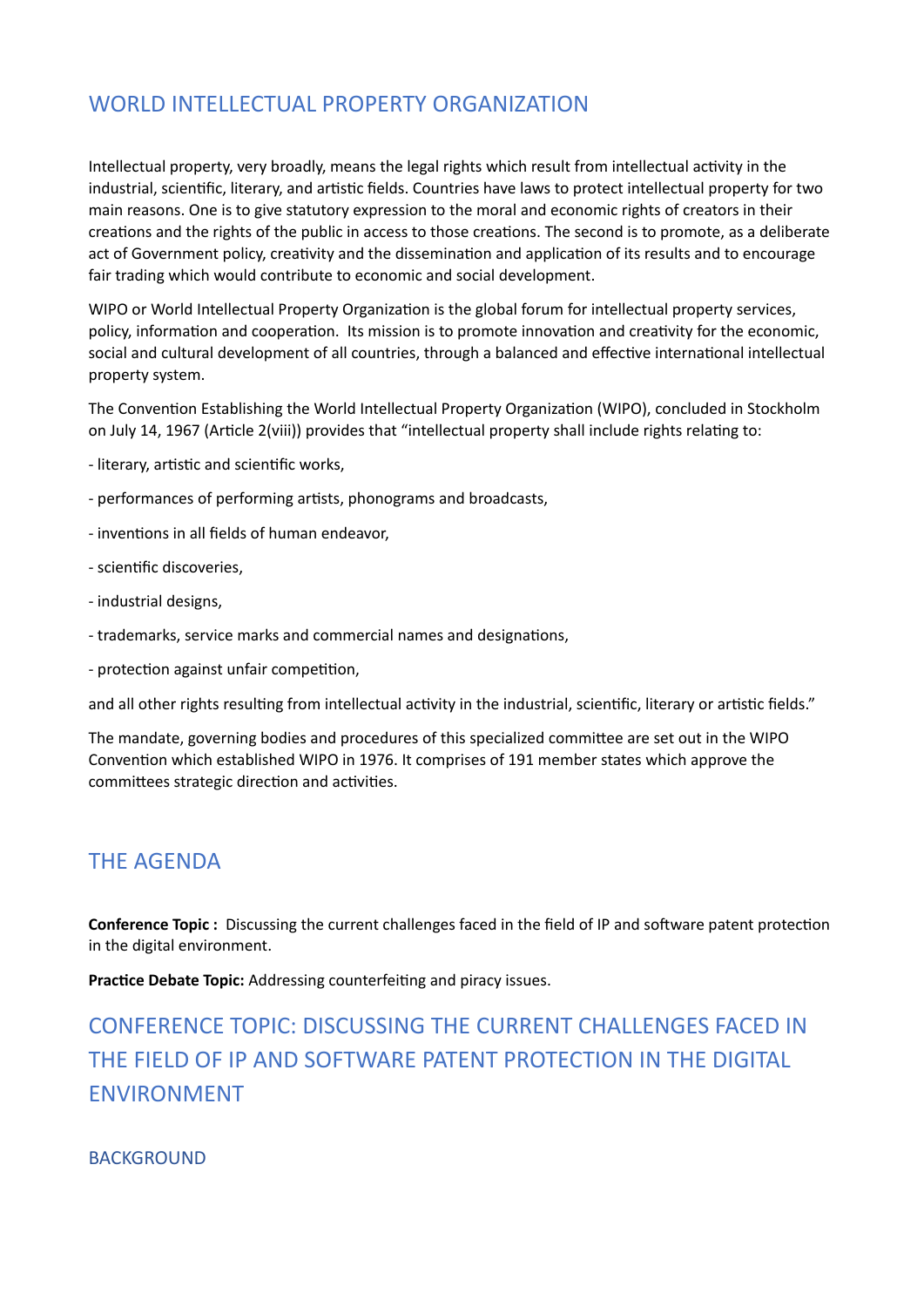Intellectual property (IP) rights exist to protect the works of creators and innovators from misappropriation or copying by unauthorized parties. Such protection is in the interests not only of the individual creators, but of wider economic development and consumer interests. In order to protect these rights, there are certain challenges that have to be faced. Some of the problems faced are working out how to ensure that these valuable IP rights are usable, and how to ensure that their value is preserved in the face of relentless infringement on an enormous scale.

A patent is an exclusive right granted for an invention -a product or process that provides a new way of doing something or that offers a new technical solution to a problem. Patents were created in order to encourage innovation, not kill it. They were meant to protect the inventor, not further strengthen those with power. Use of patents have now become a challenge as they have instead been used for years now in the software industry as a blunt weapon to suppress innovation, kill competition, and generate undeserved rovalties.

There is little doubt that intellectual property laws have helped protect innovators, artists, writers, inventors, scientists, and countless other individuals and organizations from having their ideas stolen. However, as the world has progressed and become more interconnected, the challenges that the field of intellectual property face are significant.

#### **CASE STUDY**

Intellectual property laws are supposed to foster innovation by helping entrepreneurs make a profit off of their ideas. Allowing patents and copyrights to be used by anyone would result in the originators of ideas losing out on the opportunity to make money off those ideas, which in turn would hinder innovation. However, some economists have argued that current intellectual properties have gone too far and are actually hurting innovation. They point out that by copyrighting and patenting too many ideas, it becomes difficult for small or medium-sized businesses to afford the patent rights necessary to build on the innovations of previous inventors.

The incredible growth of the software industry has provoked increased intellectual property recognition for software inventions. Trade secret law was at one time the only option for protecting software. As technology became more widespread and software more ubiquitous, copyright protection became the norm. Now, with broad access to development tools, new programming languages, and Internet based deployment methods, there is an increasing reliance on the patent system to provide even greater protection. The issues regarding the viability of software patent protection has been an ongoing issue as it has seen more failures and complications than reaping fruitful results in the digital environment. A common criticism regarding software patents is that software is not meant to be patentable and is not an invention as defined in the Patent Act. Other critics claim that identifying software components that are novel or not obvious is difficult. Others state that the investment of time and cost is too small to warrant the quid pro quo of the monopoly granted with a patent. Still others point to the royalty and legal costs and the escalating restraints on trade to argue against the patenting of software.

#### POINTS TO CONSIDER

- A critique of modern intellectual property rights is that they may have become too broad in nature and not very well defined. Intellectual property, since it has to do with ideas, is by nature rather vague, yet it does have very real effects on the rights and opportunities of people and businesses.
- The viability of patenting software for a duration of 20 years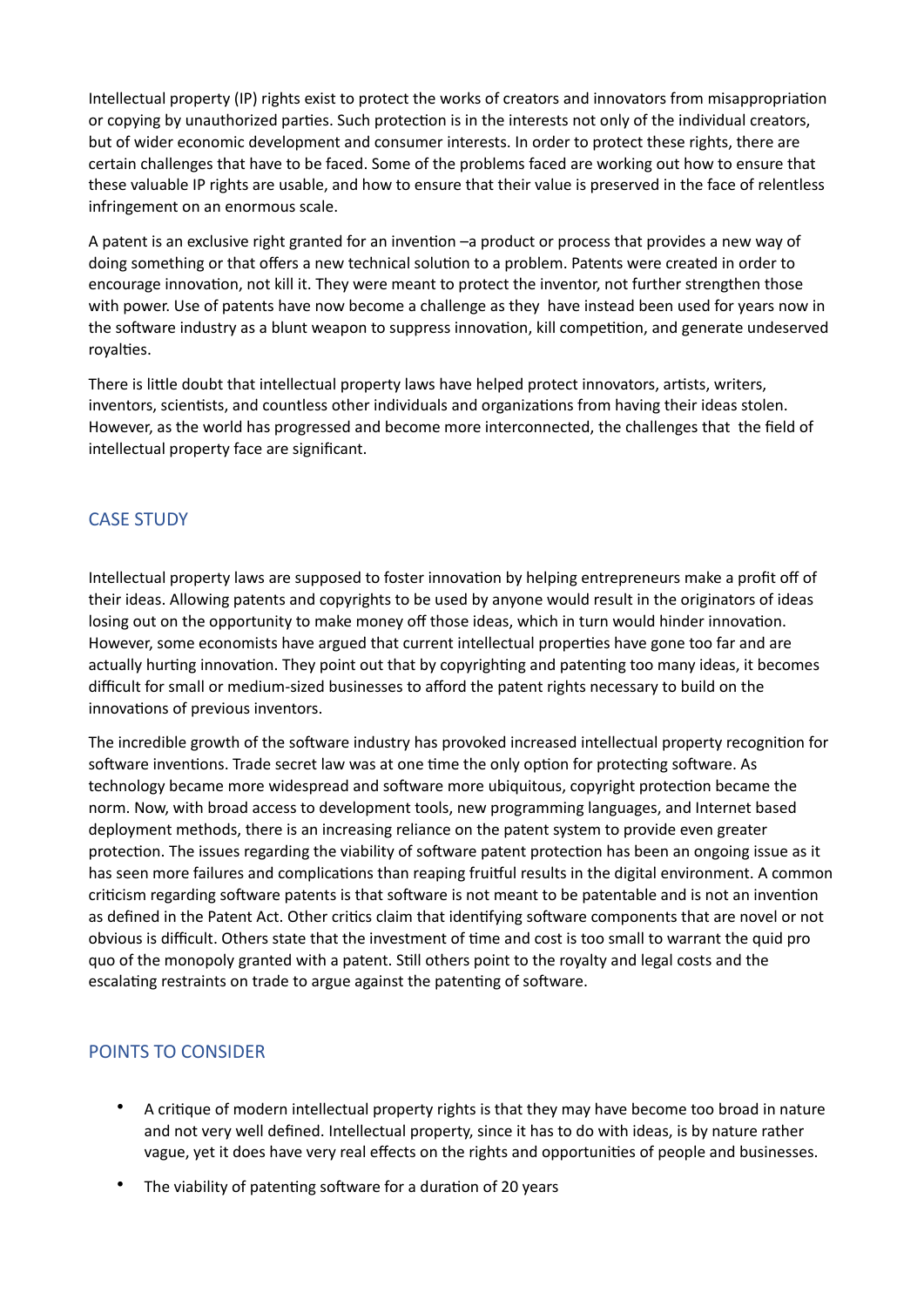- The damage caused to FOSS (Free and Open source software) by patenting software
- IP laws fall under the jurisdiction of federal law. Article I, Section 8 of the U.S. Constitution grants Congress the power to promote innovation by ensuring creators are granted intellectual property rights through both the U.S. Copyright Office and the U.S. Patent and Trademark Office. It behooves practitioners dependent on third-party L&D materials and content to acquaint themselves with basic guidelines and act conservatively when making decisions about the creation and use of IP.
- Previous measures that have been taken to solve these challenges in the digital environment
- The Madrid System The international Trademark System
- PCT The international Patent System
- Legalities regarding software patenting and IP Challenges
- The possibilities of protection of software through a more feasible means
- The possibility of union collaboration in spreading awareness of the hindrance caused by software patenting
- Crucial definitions
- short term and long term solutions to eradicate these challenges
- The purpose / necessity of software patenting and IP services and how it may be utilized more effectively

#### FURTHER READING

https://www.ssjr.com/pubdigassets/publications/lawyer\_31/ Challenges%20with%20Patenting%20Software.pdf

http://eprints.rclis.org/28939/1/ [Intellectual%20Property%20Rights%20in%20Digital%20Environment\\_ISI.pdf](http://eprints.rclis.org/28939/1/Intellectual%2520Property%2520Rights%2520in%2520Digital%2520Environment_ISI.pdf)

https://timreview.ca/article/503

https://www.td.org/insights/what-are-the-legal-challenges-with-intellectual-property

https://www.uspto.gov/sites/default/files/patents/law/comments/sw-f\_mackerel\_20130416.pdf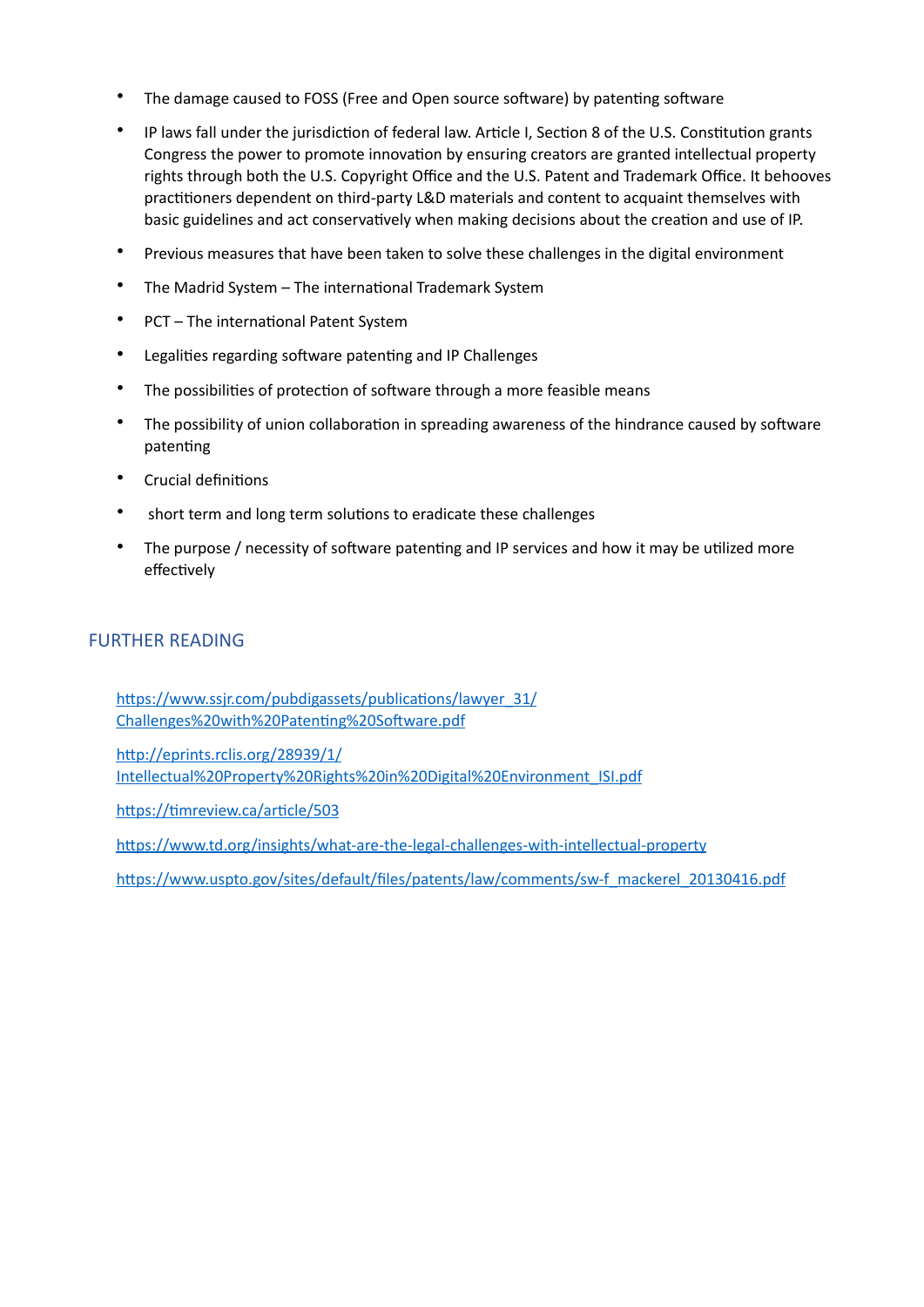#### PRACTICE DEBATE TOPIC: ADDRESSING COUNTERFEITING AND PIRACY **ISSUES**

#### **BACKGROUND**

Counterfeiting refers to "Copy-cat" products imitating the original product. They often involve trade mark infringements and Customer deception.

According to the Cf TRIPS Article 51, note  $14(a)$  : "... any goods, including packaging, bearing without authorization a trademark which is identical to the trademark validly registered in respect of such goods, or which cannot be distinguished in its essential aspects from such a trademark, and which thereby infringes the rights of the owner of the trademark in question under the law of the country of importation" refers to counterfeiting.

Concern about piracy and counterfeiting is growing. Research by the European Commission shows that more than 100 million counterfeit products are seized every year in the EU alone. A significant portion of the counterfeit products come from China (64%), but other countries like the United Arab Emirates (Abu Dhabi and Dubai) and Taiwan are also creating unprecedented flows of counterfeit products. Counterfeit products are flooding the markets and also stimulate unwanted parallel imports, not only harming businesses but also consumers.

"Piracy" Refers to Copies made without the right holder's consent. This often involves copyright infringements. However, the Customer is not deceived and is often aware that the goods are pirated

According to TRIPS Article 51, note 14(b): "... any goods which are copies made without the consent of the right holder or person duly authorized by the right holder in the country of production and which are made directly or indirectly from an article where the making of that copy would have constituted an infringement of a copyright or a related right under the law of the country of importation" refers to Piracy.

Currently a major unaddressed issue in many countries, Piracy and Counterfeiting are said to become rampant in the foreseeable future. The IP rights provide certain protection against these illegalities.

#### **CASE STUDY**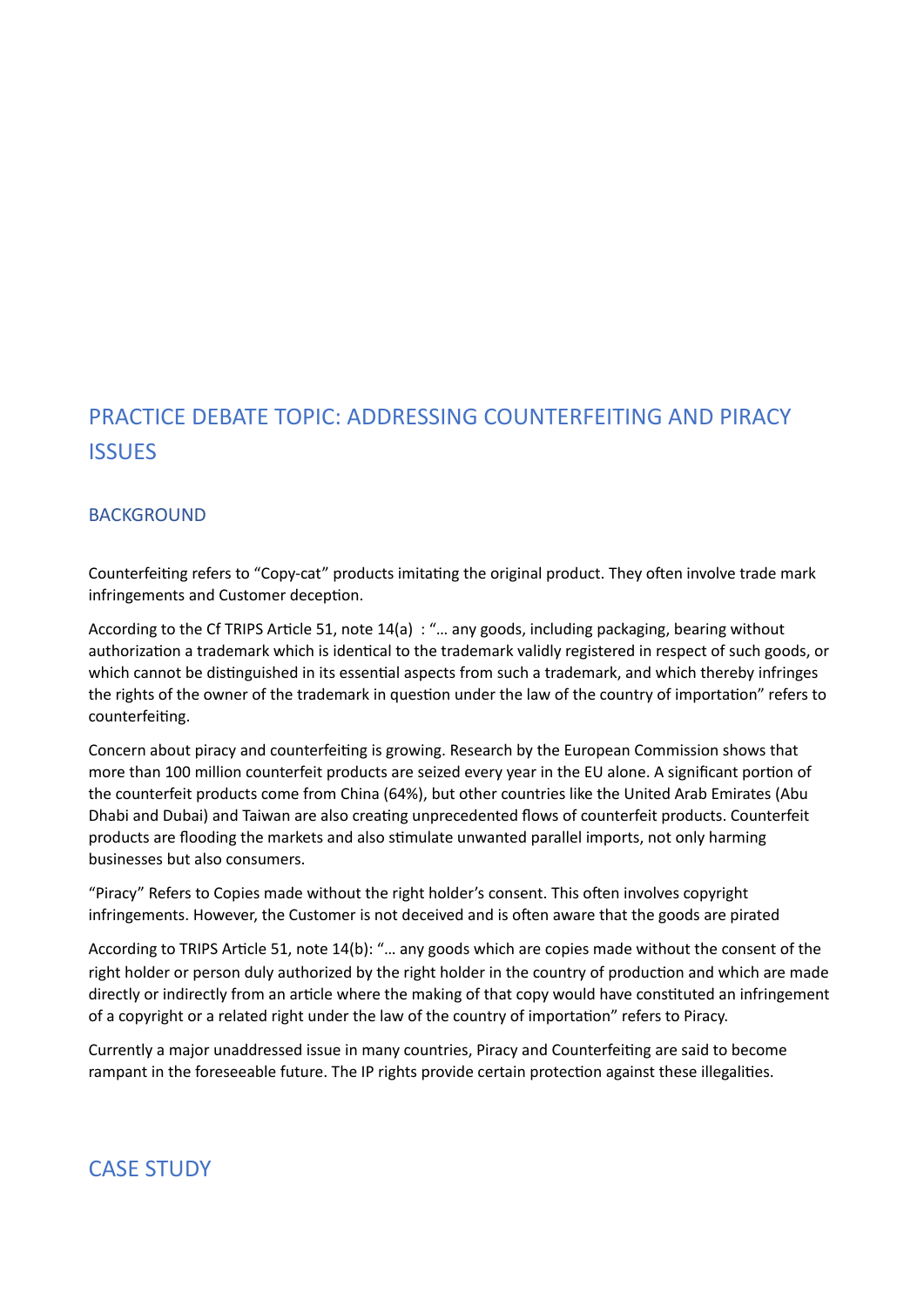We live in a world in which counterfeiting, plagiarism and piracy are on the increase. A world in which products are unlawfully imitated, trademarks and designs are infringed, copyright is violated and music is downloaded illegally. Intellectual Property rights are infringed in more and more territories worldwide. The need for brand protection and anti-counterfeiting has therefore never been as urgent as it is now. It has long been known that counterfeiting and piracy (respectively the infringement of trademarks and copyright, together known as intellectual property, or IP) make up a vast global business. But a report published on April 18th by the OECD suggests that, despite the advent of such high-tech counter-measures, it is far bigger than previously thought. The last such survey by the club of 34 mostly rich countries was in 2008. Updated the next year with data from 2007, it put the value of cross-border trade in fakes at \$250 billion, or 1.8% of the total for all goods. The latest report estimates that by 2013 those figures had risen to \$461 billion, and 2.5%. 

Counterfeiting and piracy cover an immense gamut: from synthetic cinnamon to fake Louis Vuitton luggage to copies of the world's most elaborately programmed computer software. Some manufacturers and distributors are out-and-out hoodlums: investigations in America, Canada and Sweden have linked biker gangs to counterfeit medicines, notably drugs used to treat erectile dysfunction. Others are guileful entrepreneurs who would doubtless shrink from other areas of organised crime. A Chinese woman accused of selling bogus branded luxury goods worth millions of dollars was found last year to be living in a quiet Californian suburb, studying for a university degree.

Globalisation has enabled traffickers to run rings round officialdom, says Candice Li, vice-president of the International Anti-Counterfeiting Coalition (IACC), a lobby group. "There isn't an international legal or enforcement framework with which to confront the problem," she says. Counterfeiters can make parts in one country, assemble a product in a second and package it in a third—without stepping outside the law in any of them.

Establishing the origins of internationally traded counterfeit or pirated goods is not easy. Distributors go to great lengths to zig-zag around the world. A consignment of counterfeit versions of Avastin, a cancer drug, found in America in 2012 had travelled through Turkey, Switzerland, Denmark and Britain. Free-trade zones are particularly favoured as transit points-as are poorly governed or war-torn countries. Afghanistan, Syria and Yemen are all leading countries of provenance.

#### POINTS TO CONSIDER

- 1. The Economic and social impact of counterfeiting and Piracy
- 2. The viability of enforcement of greater trademark and copyright laws and regulations in avoiding piracy and counterfeiting
- 3. Government steps taken to eradicate counterfeiting and piracy
- 4. Previous and ongoing piracy and counterfeiting issues
- 5. Solutions to negate 'fakes' from online platforms
- 6. Steps intermediaries can take to help eliminate global supply chain vulnerabilities that allow infiltration of counterfeit and pirated products
- 7. Measures that maritime operators can take to prevent maritime transportation of counterfeit goods
- 8. Policy and legislative changes that need to be implemented